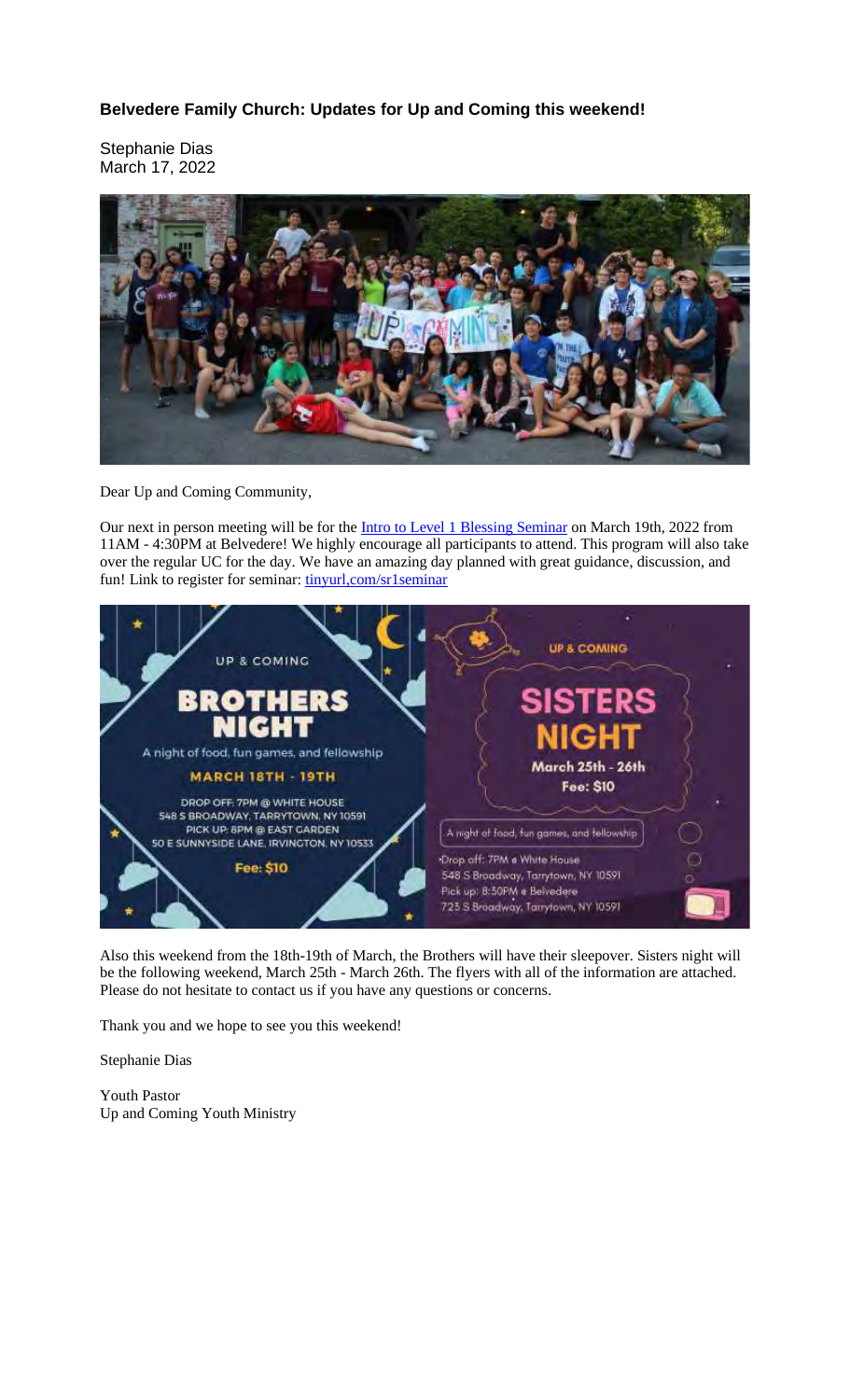Hosted by SR1 YAYAM

## OWNING OUR BLESSING

Intro to Level 1 Blessing Seminar Saturday March 19, 2022 11:30AM - 4:30PM **Ages 11-18 Registration \$15** 



**Registration Link** https://tinyurl.com/sr1seminar Location: Belvedere Family Church 723 S Broadway, Tarrytown, New York 10591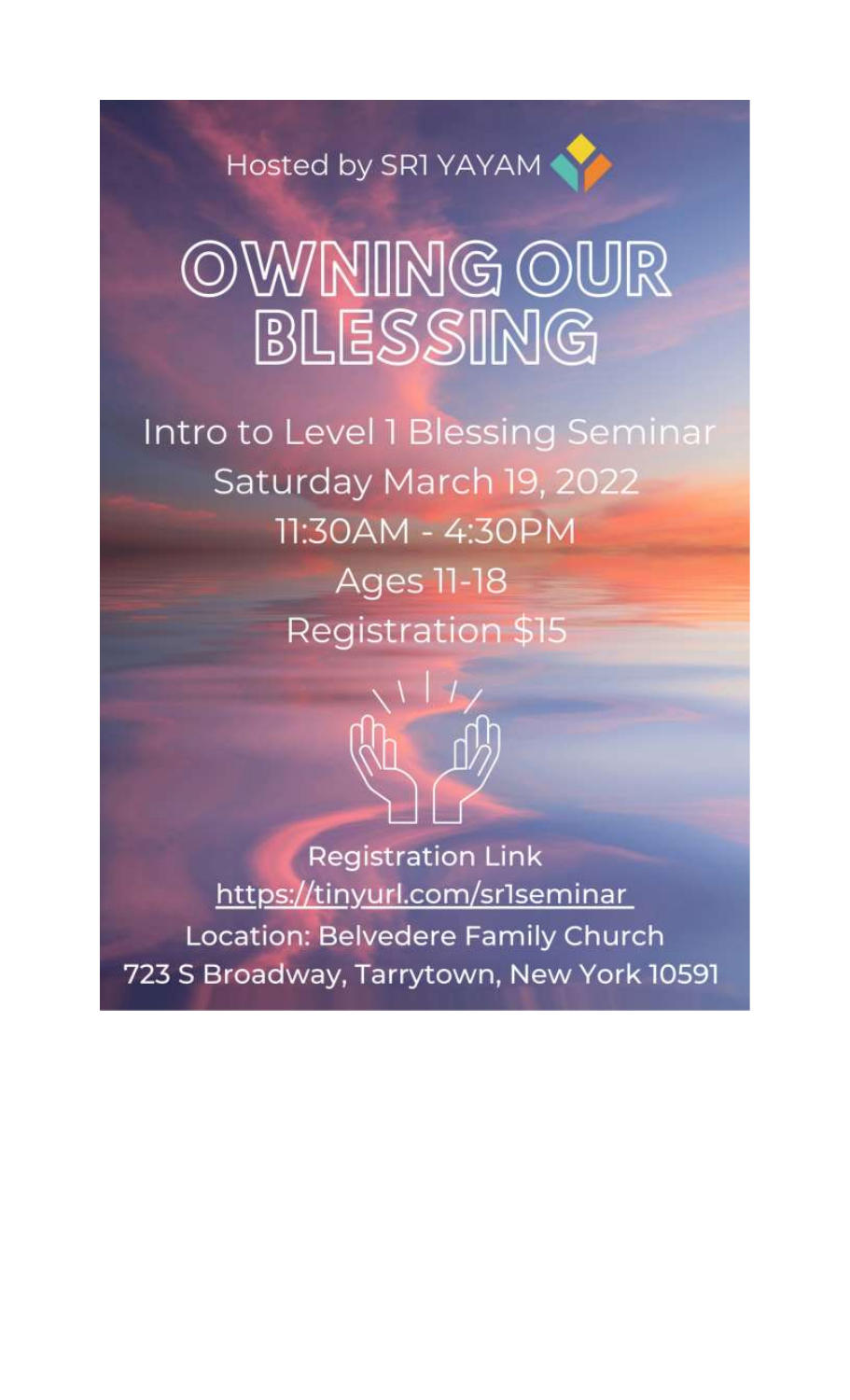## INIG (O) BLESSIN

## Owning Our Blessing - Level 1 Blessing Seminar

Thank you for your interest in the upcoming Intro to Level 1 Blessing Seminar titled "Owning Our Blessing". With lot's of talk's revolving around the significance of The Blessing and it's culture, the team of SR1 YAYAM wanted to offer a special seminar for youth ages 11-18 to learn, understand, and own their blessing!

We invite all youth from around the North East Subregion to attend this seminar as a way to invest into one's life of faith. This seminar will be followed up by a "Honoring Our Blessing Banquet" hosted by D2 (New York District) for Blessed couples (parents) and participants of this Level 1 Seminar! More information on how to register for the banquet described above can be found here: https://hsa.regfox.com/bfc-registration? fbclid=IwAR2aswV3WNXr10VtWI\_8jocsuNfyIrkLn6AL9snjyACsqHmMtRC9JRrvYdo

\*\*Note, participants from the Blessing Seminar do not have to sign up for the Blessing Banquet. The registration is only for Blessed Couples/Parents.\*\*\*

Details on the Seminar Location: Belvedere; 723 S Broadway, Tarrytown, NY 10591 Date: March 19th, 2022 Time: 11:00AM - 4:30PM Age: 11-18 Fee: \$15 (registration will be collected at the door)

Please feel free to contact the Seminar Coordinator, Stephanie Dias, with any questions or concerns at sdias@unification.org

Thank you and we hope to see you soon!

-SR1 YAYAM Team

\*\*\*COVID Safety Guidelines\*\*\*

Please do not come if you are feeling sick, have any COVID symptoms, or have been in contact with anybody that is feeling sick. Everyone will be required to wear masks at all times during the seminar. We encourage you to take your temperature before coming. We will be checking temperatures when you arrive, if you have a fever you will be asked to go back home. Please do not touch one another and maintain social distance at all times.

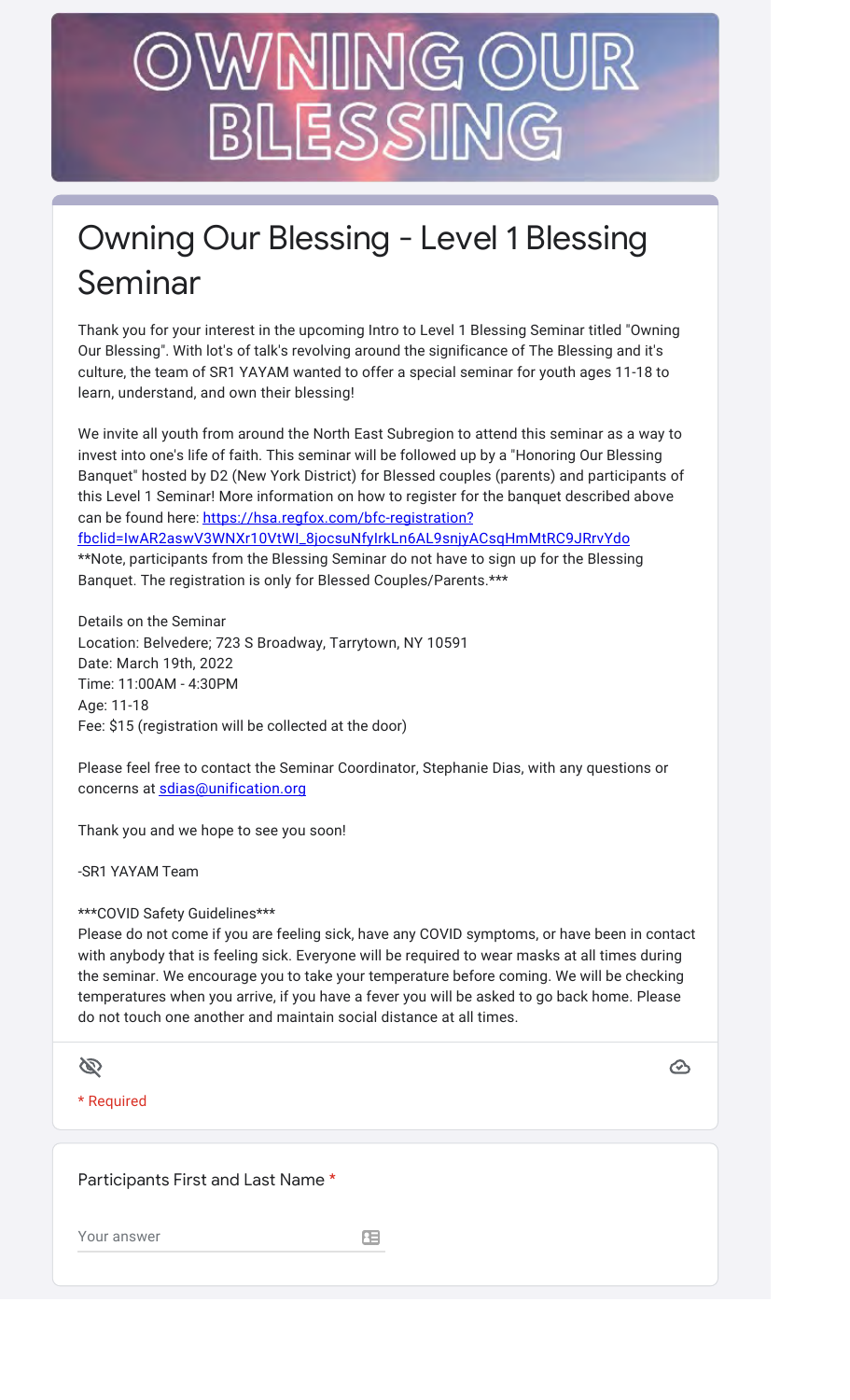Participants E-mail \*

Your answer

## Participants Phone Number

Your answer

| Grade *                         |
|---------------------------------|
| 6th                             |
| 7th                             |
| 8th                             |
| 9th                             |
| 10th                            |
| 11th                            |
| 12th                            |
|                                 |
| Gender *                        |
| Male                            |
| Female                          |
|                                 |
| Which community are you from? * |
| Your answer                     |
|                                 |
| Parent's First and Last Name *  |
| Your answer                     |
|                                 |
|                                 |
| Parent's E-mail *               |
| Your answer                     |